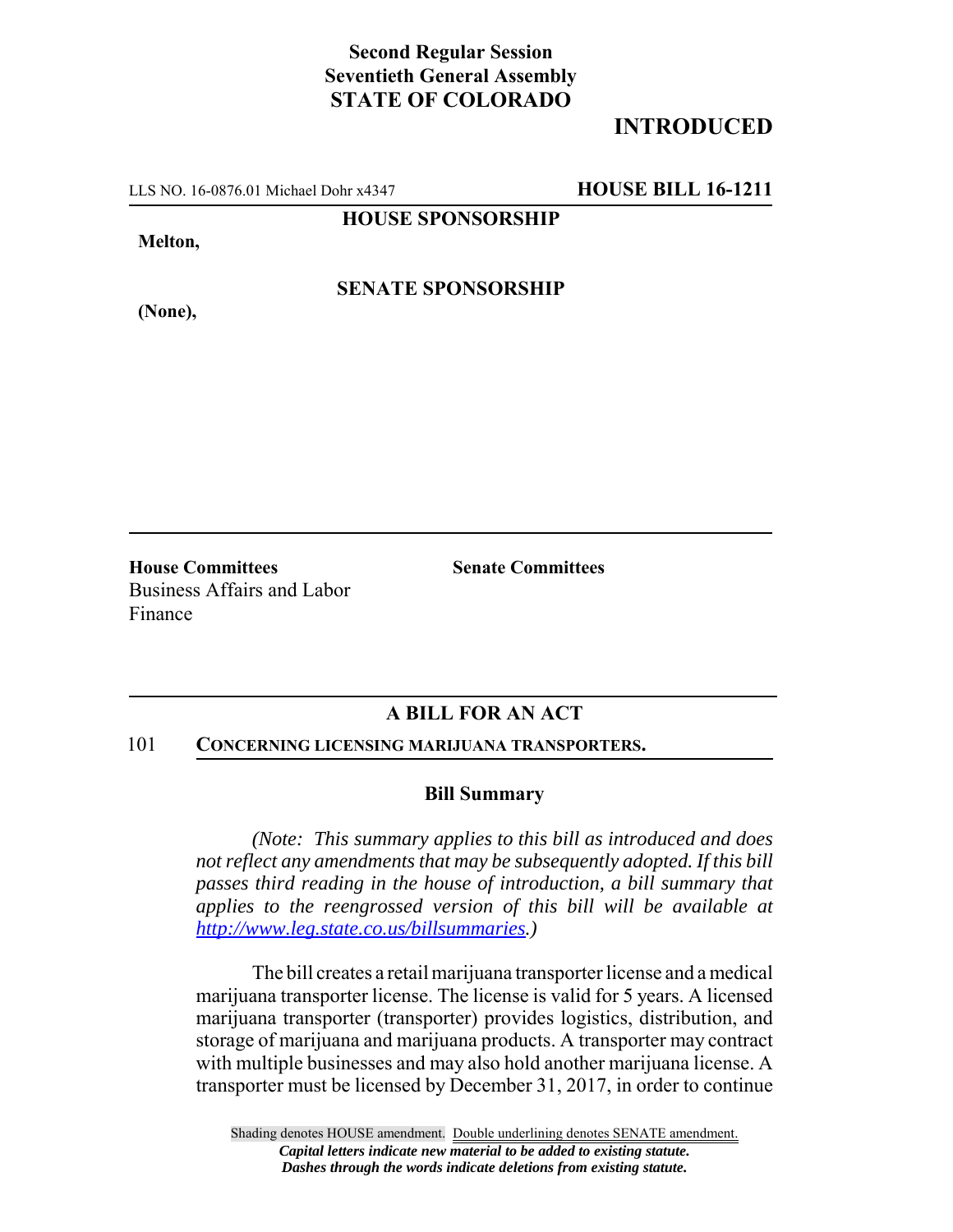to operate. The bill describes the circumstances under which a business can terminate a contract with a transporter.

 *Be it enacted by the General Assembly of the State of Colorado:* **SECTION 1.** In Colorado Revised Statutes, 12-43.3-301, **add** (1) (d) as follows: **12-43.3-301. Local licensing authority - applications - licenses.** (1) A local licensing authority may issue only the following medical marijuana licenses upon payment of the fee and compliance with all local licensing requirements to be determined by the local licensing authority: **(d) A MEDICAL MARIJUANA TRANSPORTER LICENSE. SECTION 2.** In Colorado Revised Statutes, 12-43.3-401, **add** (1) (e) as follows: **12-43.3-401. Classes of licenses.** (1) For the purpose of regulating the cultivation, manufacture, distribution, and sale of medical marijuana, the state licensing authority in its discretion, upon application in the prescribed form made to it, may issue and grant to the applicant a license from any of the following classes, subject to the provisions and restrictions provided by this article: (e) MEDICAL MARIJUANA TRANSPORTER LICENSE. **SECTION 3.** In Colorado Revised Statutes, **add** 12-43.3-406 as follows: **12-43.3-406. Medical marijuana transporter license.** (1) (a) A MEDICAL MARIJUANA TRANSPORTER LICENSE MAY BE ISSUED TO A PERSON TO PROVIDE LOGISTICS, DISTRIBUTION, AND STORAGE OF MEDICAL MARIJUANA AND MEDICAL MARIJUANA-INFUSED PRODUCTS. NOTWITHSTANDING ANY OTHER PROVISIONS OF LAW, A MEDICAL MARIJUANA TRANSPORTER LICENSE IS VALID FOR FIVE YEARS, BUT CANNOT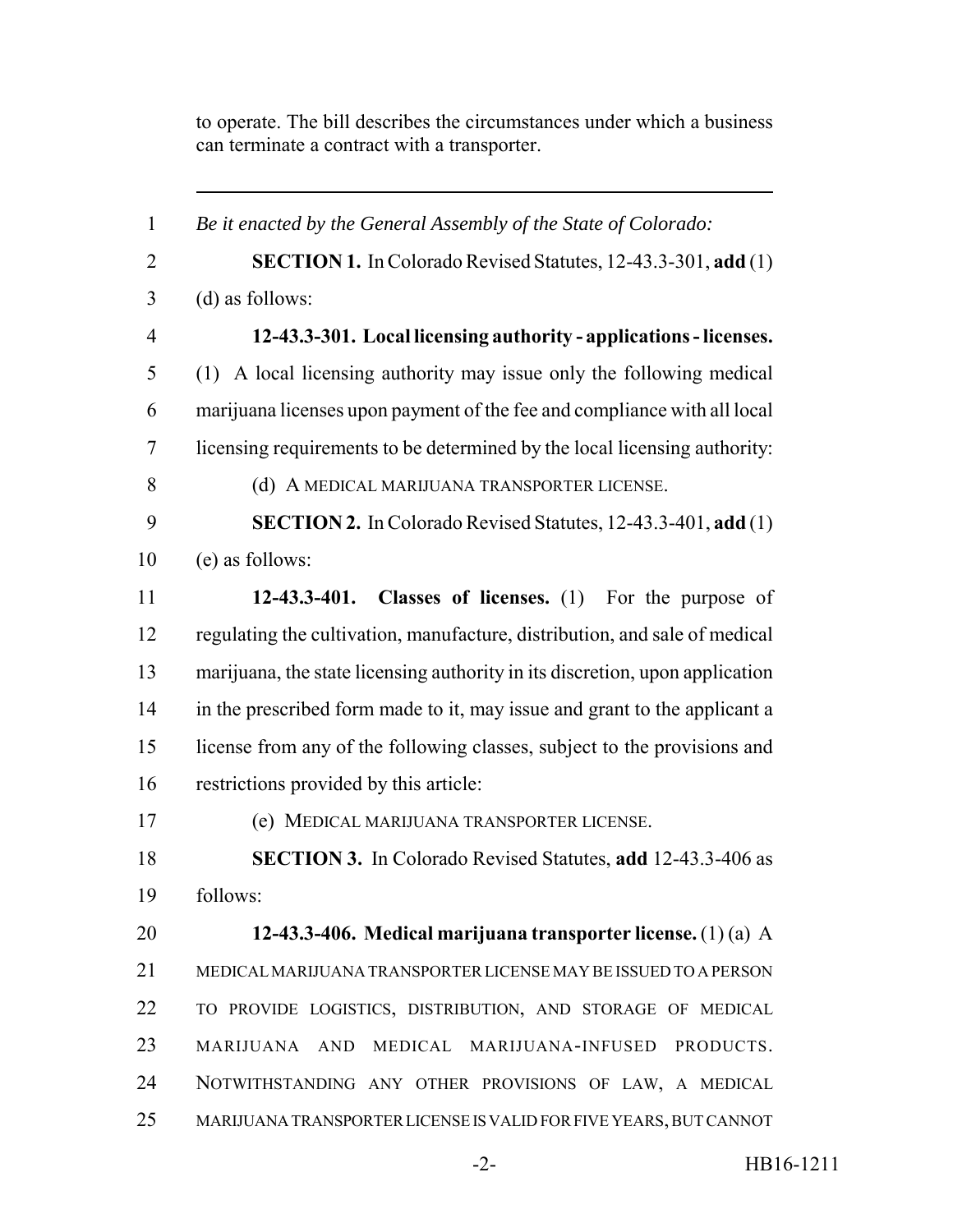BE TRANSFERRED WITH A CHANGE OF OWNERSHIP. A LICENSED MEDICAL MARIJUANA TRANSPORTER IS RESPONSIBLE FOR THE MEDICAL MARIJUANA AND MEDICAL MARIJUANA-INFUSED PRODUCTS ONCE IT TAKES CONTROL OF THE PRODUCT.

 (b) A LICENSED MEDICAL MARIJUANA TRANSPORTER MAY CONTRACT WITH MULTIPLE LICENSED MEDICAL MARIJUANA BUSINESSES. WHEN SUBMITTING A LICENSE APPLICATION FOR A MEDICAL MARIJUANA TRANSPORTER LICENSE, THE APPLICANT MUST INCLUDE A COPY OF EACH CONTRACT ENTERED INTO, AND, IF LICENSED, THE MEDICAL MARIJUANA TRANSPORTER SHALL SUBMIT ALL NEW CONTRACTS, REVISIONS, OR AMENDMENTS ENTERED INTO TO THE STATE LICENSING AUTHORITY WITHIN THIRTY DAYS OF EXECUTION.

 (c) ON AND AFTER JANUARY 1, 2018, ALL MEDICAL MARIJUANA TRANSPORTERS SHALL HOLD A VALID MEDICAL MARIJUANA TRANSPORTER LICENSE; EXCEPT THAT AN ENTITY LICENSED PURSUANT TO THIS ARTICLE THAT PROVIDES ITS OWN DISTRIBUTION IS NOT REQUIRED TO HAVE A MEDICAL MARIJUANA TRANSPORTER LICENSE TO TRANSPORT AND DISTRIBUTE ITS PRODUCTS.

 (2) A MEDICAL MARIJUANA TRANSPORTER LICENSEE MAY MAINTAIN A LICENSED PREMISES TO TEMPORARILY STORE MEDICAL MARIJUANA AND MEDICAL MARIJUANA-INFUSED PRODUCTS AND TO USE AS A CENTRALIZED DISTRIBUTION POINT. A LICENSED MEDICAL MARIJUANA TRANSPORTER MAY STORE AND DISTRIBUTE MEDICAL MARIJUANA AND MEDICAL MARIJUANA-INFUSED PRODUCTS FROM THIS LOCATION. A STORAGE FACILITY MUST MEET THE SAME SECURITY REQUIREMENTS THAT ARE REQUIRED TO OBTAIN A MEDICAL MARIJUANA OPTIONAL PREMISE CULTIVATION LICENSE.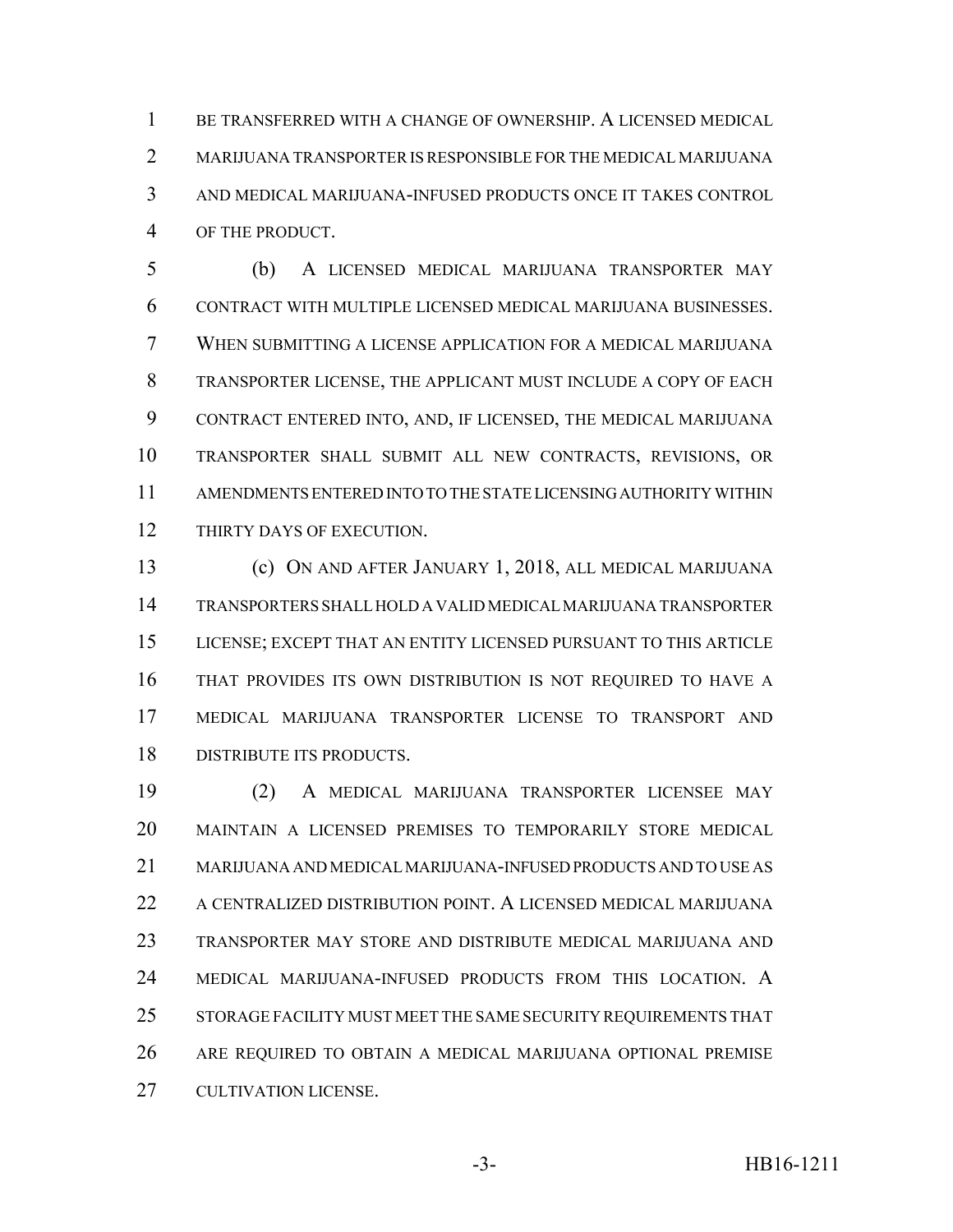(3) A MEDICAL MARIJUANA TRANSPORTER LICENSEE SHALL HAVE ACCESS TO AND SHALL USE THE SEED-TO-SALE TRACKING SYSTEM DEVELOPED PURSUANT TO SECTION 12-43.4-202 (1) TO CREATE SHIPPING MANIFESTS DOCUMENTING THE TRANSPORT OF MEDICAL MARIJUANA AND MEDICAL MARIJUANA-INFUSED PRODUCTS THROUGHOUT THE STATE.

(4) A MEDICAL MARIJUANA TRANSPORTER LICENSEE MAY:

 (a) MAINTAIN AND OPERATE ONE OR MORE WAREHOUSES IN THE STATE TO HANDLE MEDICAL MARIJUANA AND MEDICAL MARIJUANA-INFUSED PRODUCTS;

 (b) TAKE ORDERS FOR MEDICAL MARIJUANA AND MEDICAL MARIJUANA-INFUSED PRODUCTS AT ANY PLACE AND DELIVER MEDICAL MARIJUANA AND MEDICAL MARIJUANA-INFUSED PRODUCTS ON ORDERS PREVIOUSLY TAKEN IF THE PLACE WHERE ORDERS ARE TAKEN AND DELIVERED IS LICENSED; AND

 (c) PACKAGE MEDICAL MARIJUANA AND MEDICAL MARIJUANA-INFUSED PRODUCTS THAT A LICENSED MEDICAL MARIJUANA BUSINESS HAS LEGALLY PRODUCED IN COLORADO.

 (5) (a) A LICENSED MEDICAL MARIJUANA BUSINESS SHALL NOT TERMINATE A CONTRACT WITH A LICENSED MEDICAL MARIJUANA TRANSPORTER UNLESS ALL OF THE FOLLOWING OCCUR:

 (I) THE LICENSED MEDICAL MARIJUANA TRANSPORTER FAILS TO COMPLY WITH A PROVISION OF A WRITTEN CONTRACT BETWEEN THE TRANSPORTER AND THE LICENSED MEDICAL MARIJUANA BUSINESS;

 (II) THE LICENSED MEDICAL MARIJUANA BUSINESS SENDS THE LICENSED MEDICAL MARIJUANA TRANSPORTER WRITTEN NOTIFICATION BY CERTIFIED MAIL, RETURN RECEIPT REQUESTED, STATING THE BASIS FOR THE ALLEGED NONCOMPLIANCE AND GIVES THE LICENSED MEDICAL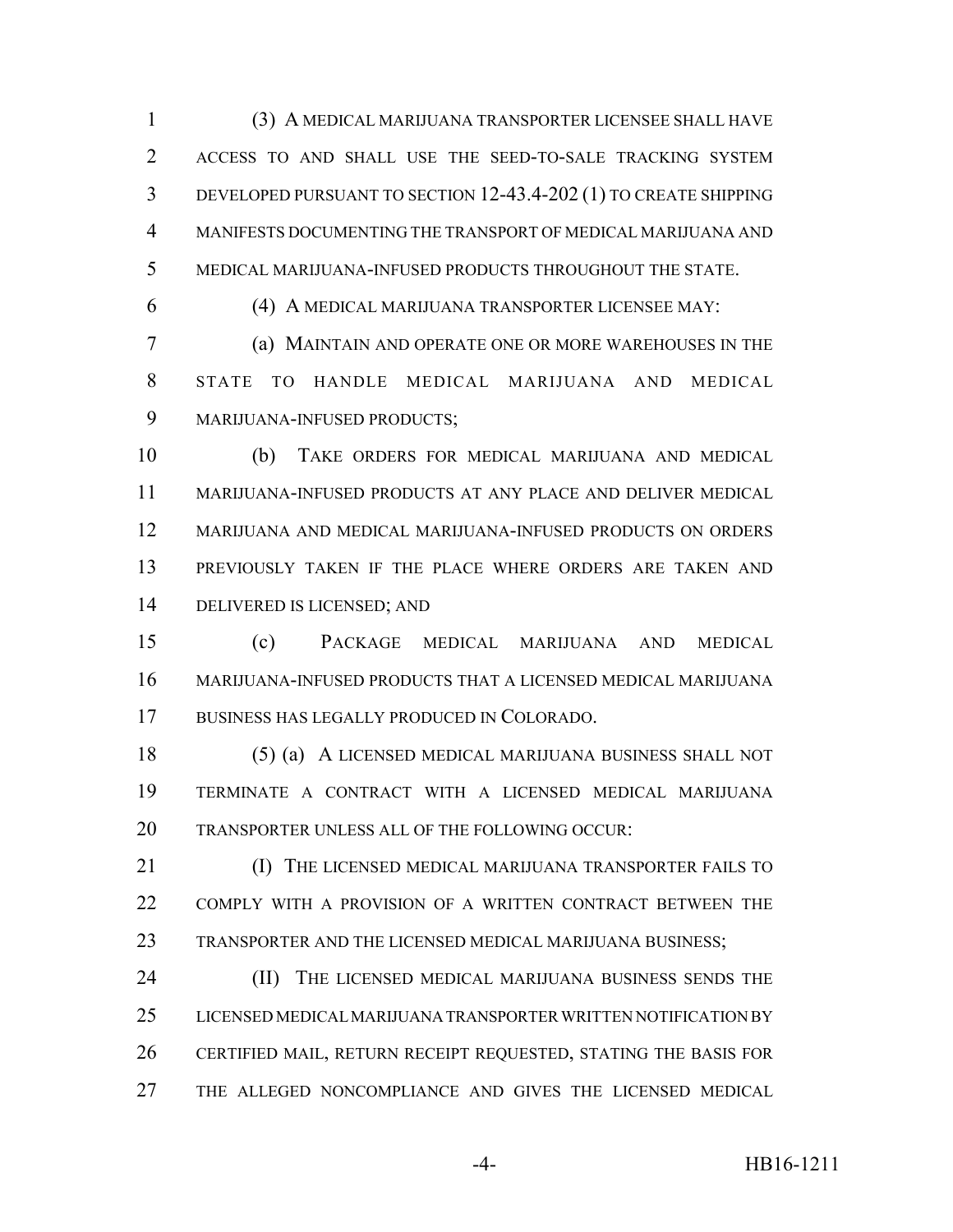MARIJUANA TRANSPORTER AT LEAST SIXTY DAYS TO CURE THE NONCOMPLIANCE;

 (III) THE LICENSED MEDICAL MARIJUANA TRANSPORTER FAILS TO CURE THE NONCOMPLIANCE WITHIN THE ALLOTTED CURE PERIOD; AND

 (IV) THE LICENSED MEDICAL MARIJUANA BUSINESS PROVIDES WRITTEN NOTICE BY CERTIFIED MAIL, RETURN RECEIPT REQUESTED, TO THE LICENSED MEDICAL MARIJUANA TRANSPORTER OF THE CONTINUED NONCOMPLIANCE.THE NOTIFICATION SHALL CONTAIN A TERMINATION OR NONRENEWAL STATEMENT, THE REASONS FOR TERMINATION OR NONRENEWAL, AND THE TERMINATION OR NONRENEWAL EFFECTIVE DATE.

 (b) IF A LICENSED MEDICAL MARIJUANA TRANSPORTER CURES AN ALLEGED NONCOMPLIANCE WITHIN THE CURE PERIOD PROVIDED IN SUBPARAGRAPH (II) OF PARAGRAPH (a) OF THIS SUBSECTION (5), ANY 14 NOTICE OF TERMINATION IS VOID.

 **SECTION 4.** In Colorado Revised Statutes, 12-43.4-401, **amend** (1) (d); and **add** (1) (f) as follows:

 **12-43.4-401. Classes of licenses.** (1) For the purpose of regulating the cultivation, manufacture, distribution, sale, and testing of retail marijuana and retail marijuana products, the state licensing authority in its discretion, upon receipt of an application in the prescribed form, may issue and grant to the applicant a license from any of the following classes, subject to the provisions and restrictions provided by this article:

24 (d) Retail marijuana testing facility license; and

(f) RETAIL MARIJUANA TRANSPORTER LICENSE.

 **SECTION 5.** In Colorado Revised Statutes, **add** 12-43.4-406 as follows: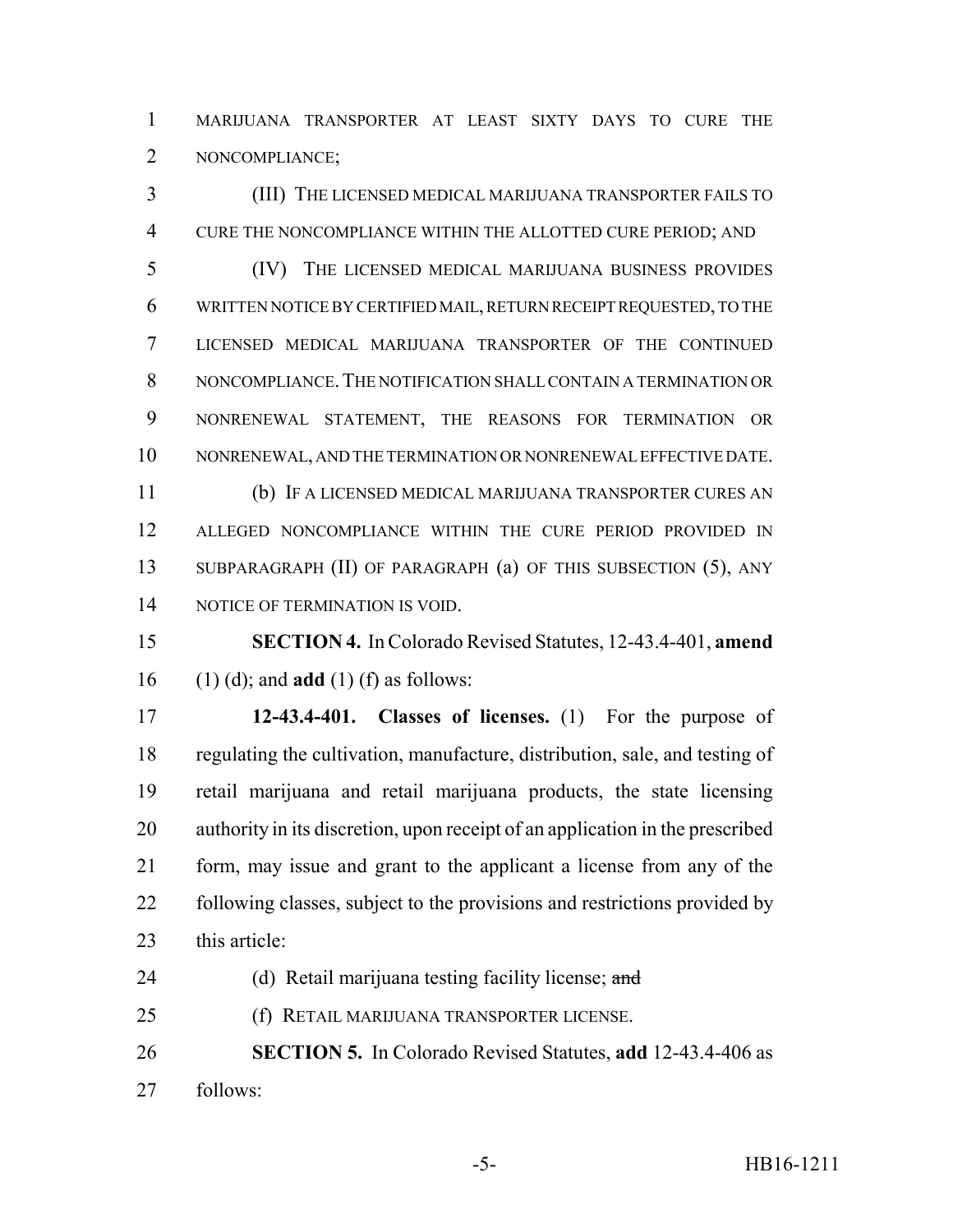**12-43.4-406. Retail marijuana transporter license.** (1) (a) A RETAIL MARIJUANA TRANSPORTER LICENSE MAY BE ISSUED TO A PERSON TO PROVIDE LOGISTICS, DISTRIBUTION, AND STORAGE OF RETAIL MARIJUANA AND RETAIL MARIJUANA PRODUCTS.NOTWITHSTANDING ANY OTHER PROVISIONS OF LAW, A RETAIL MARIJUANA TRANSPORTER LICENSE IS VALID FOR FIVE YEARS, BUT CANNOT BE TRANSFERRED WITH A CHANGE OF OWNERSHIP. A LICENSED RETAIL MARIJUANA TRANSPORTER IS RESPONSIBLE FOR THE RETAIL MARIJUANA AND RETAIL MARIJUANA PRODUCTS ONCE IT TAKES CONTROL OF THE PRODUCT.

 (b) A LICENSED RETAIL MARIJUANA TRANSPORTER MAY CONTRACT WITH MULTIPLE LICENSED RETAIL MARIJUANA BUSINESSES. WHEN SUBMITTING A LICENSE APPLICATION FOR A RETAIL MARIJUANA TRANSPORTER LICENSE, THE APPLICANT MUST INCLUDE A COPY OF EACH CONTRACT ENTERED INTO, AND, IF LICENSED, THE LICENSED RETAIL MARIJUANA TRANSPORTER SHALL SUBMIT ALL NEW CONTRACTS, REVISIONS, OR AMENDMENTS ENTERED INTO TO THE STATE LICENSING AUTHORITY WITHIN THIRTY DAYS OF EXECUTION.

 (c) ON AND AFTER JANUARY 1, 2018, ALL RETAIL MARIJUANA TRANSPORTERS SHALL HOLD A VALID RETAIL MARIJUANA TRANSPORTER LICENSE; EXCEPT THAT AN ENTITY LICENSED PURSUANT TO THIS ARTICLE THAT PROVIDES ITS OWN DISTRIBUTION IS NOT REQUIRED TO HAVE A RETAIL MARIJUANA TRANSPORTER LICENSE TO TRANSPORT AND 23 DISTRIBUTE ITS PRODUCTS.

 (2) A RETAIL MARIJUANA TRANSPORTER LICENSEE MAY MAINTAIN A LICENSED PREMISES TO TEMPORARILY STORE RETAIL MARIJUANA AND RETAIL MARIJUANA PRODUCTS AND TO USE AS A CENTRALIZED DISTRIBUTION POINT.A LICENSED RETAIL MARIJUANA TRANSPORTER MAY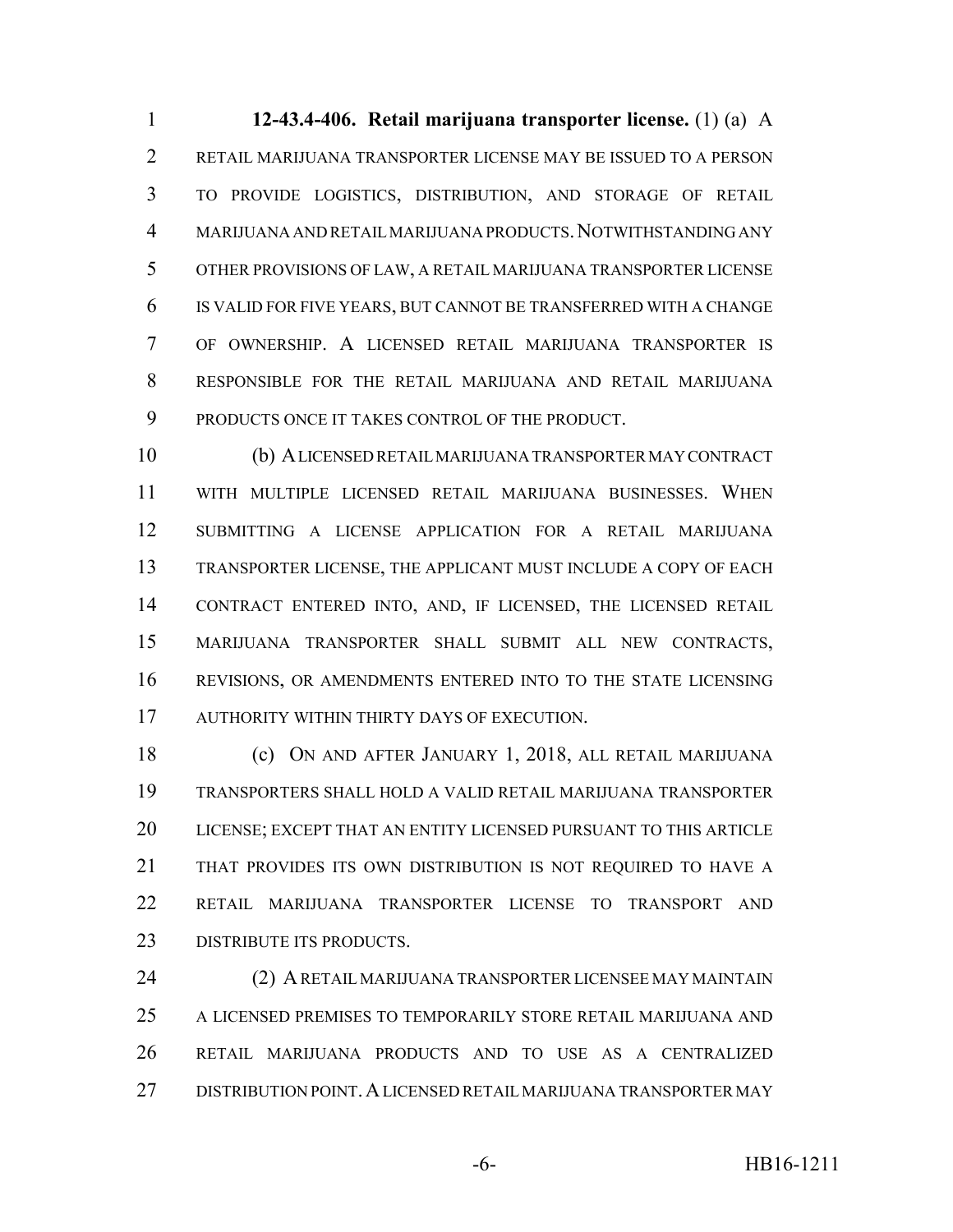STORE AND DISTRIBUTE RETAIL MARIJUANA AND RETAIL MARIJUANA PRODUCTS FROM THIS LOCATION. A STORAGE FACILITY MUST MEET THE SAME SECURITY REQUIREMENTS THAT ARE REQUIRED TO OBTAIN A RETAIL MARIJUANA CULTIVATION LICENSE.

 (3) A RETAIL MARIJUANA TRANSPORTER LICENSEE SHALL HAVE ACCESS TO AND SHALL USE THE SEED-TO-SALE TRACKING SYSTEM DEVELOPED PURSUANT TO SECTION 12-43.4-202 (1) TO CREATE SHIPPING MANIFESTS DOCUMENTING THE TRANSPORT OF RETAIL MARIJUANA AND RETAIL MARIJUANA PRODUCTS THROUGHOUT THE STATE.

(4) A RETAIL MARIJUANA TRANSPORTER LICENSEE MAY:

 (a) MAINTAIN AND OPERATE ONE OR MORE WAREHOUSES IN THE STATE TO HANDLE RETAIL MARIJUANA AND RETAIL MARIJUANA PRODUCTS; (b) TAKE ORDERS FOR RETAIL MARIJUANA AND RETAIL MARIJUANA PRODUCTS AT ANY PLACE AND DELIVER RETAIL MARIJUANA AND RETAIL

 MARIJUANA PRODUCTS ON ORDERS PREVIOUSLY TAKEN IF THE PLACE WHERE ORDERS ARE TAKEN AND DELIVERED IS LICENSED; AND

 (c) PACKAGE RETAIL MARIJUANA AND RETAIL MARIJUANA PRODUCTS THAT A LICENSED RETAIL MARIJUANA BUSINESS HAS LEGALLY PRODUCED IN COLORADO.

 (5) (a) A LICENSED RETAIL MARIJUANA BUSINESS SHALL NOT TERMINATE A CONTRACT WITH A LICENSED RETAIL MARIJUANA TRANSPORTER UNLESS ALL OF THE FOLLOWING OCCUR:

 (I) THE LICENSED RETAIL MARIJUANA TRANSPORTER FAILS TO COMPLY WITH A PROVISION OF A WRITTEN CONTRACT BETWEEN THE LICENSED RETAIL MARIJUANA TRANSPORTER AND THE LICENSED RETAIL MARIJUANA BUSINESS;

(II) THE LICENSED RETAIL MARIJUANA BUSINESS SENDS THE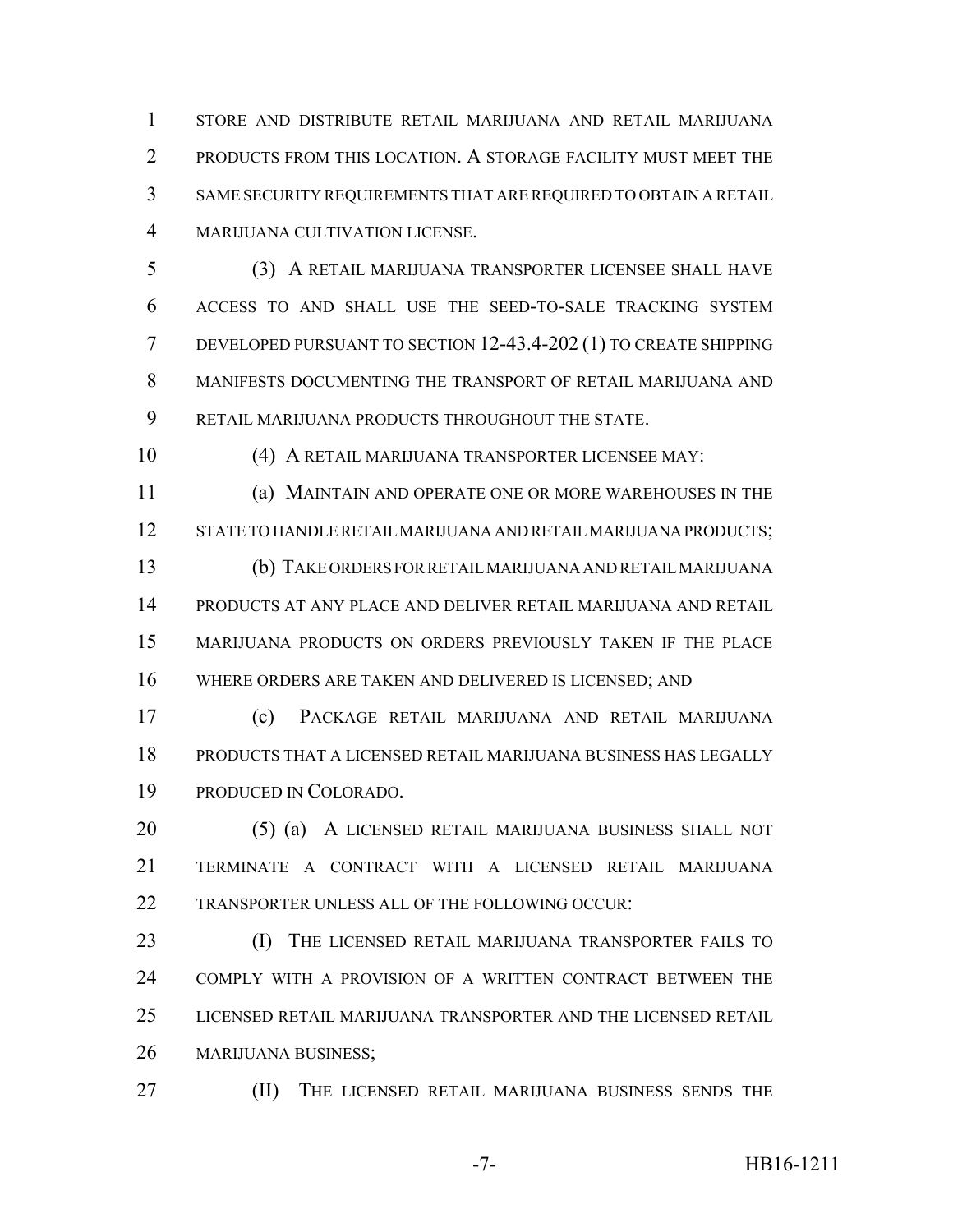LICENSED RETAIL MARIJUANA TRANSPORTER WRITTEN NOTIFICATION BY CERTIFIED MAIL, RETURN RECEIPT REQUESTED, STATING THE BASIS FOR THE ALLEGED NONCOMPLIANCE AND GIVES THE LICENSED RETAIL MARIJUANA TRANSPORTER AT LEAST SIXTY DAYS TO CURE THE NONCOMPLIANCE;

 (III) THE LICENSED RETAIL MARIJUANA TRANSPORTER FAILS TO CURE THE NONCOMPLIANCE WITHIN THE ALLOTTED SIXTY-DAY CURE PERIOD; AND

 (IV) THE LICENSED RETAIL MARIJUANA BUSINESS PROVIDES WRITTEN NOTICE BY CERTIFIED MAIL, RETURN RECEIPT REQUESTED, TO THE LICENSED RETAIL MARIJUANA TRANSPORTER OF THE CONTINUED NONCOMPLIANCE.THE NOTIFICATION SHALL CONTAIN A TERMINATION OR NONRENEWAL STATEMENT, THE REASONS FOR TERMINATION OR NONRENEWAL, AND THE TERMINATION OR NONRENEWAL EFFECTIVE DATE. (b) IF A LICENSED RETAIL MARIJUANA TRANSPORTER CURES AN ALLEGED NONCOMPLIANCE WITHIN THE CURE PERIOD PROVIDED IN SUBPARAGRAPH (II) OF PARAGRAPH (a) OF THIS SUBSECTION (5), ANY

NOTICE OF TERMINATION IS VOID.

 **SECTION 6. Act subject to petition - effective date.** This act takes effect at 12:01 a.m. on the day following the expiration of the ninety-day period after final adjournment of the general assembly (August 10, 2016, if adjournment sine die is on May 11, 2016); except that, if a referendum petition is filed pursuant to section 1 (3) of article V of the state constitution against this act or an item, section, or part of this act within such period, then the act, item, section, or part will not take effect unless approved by the people at the general election to be held in